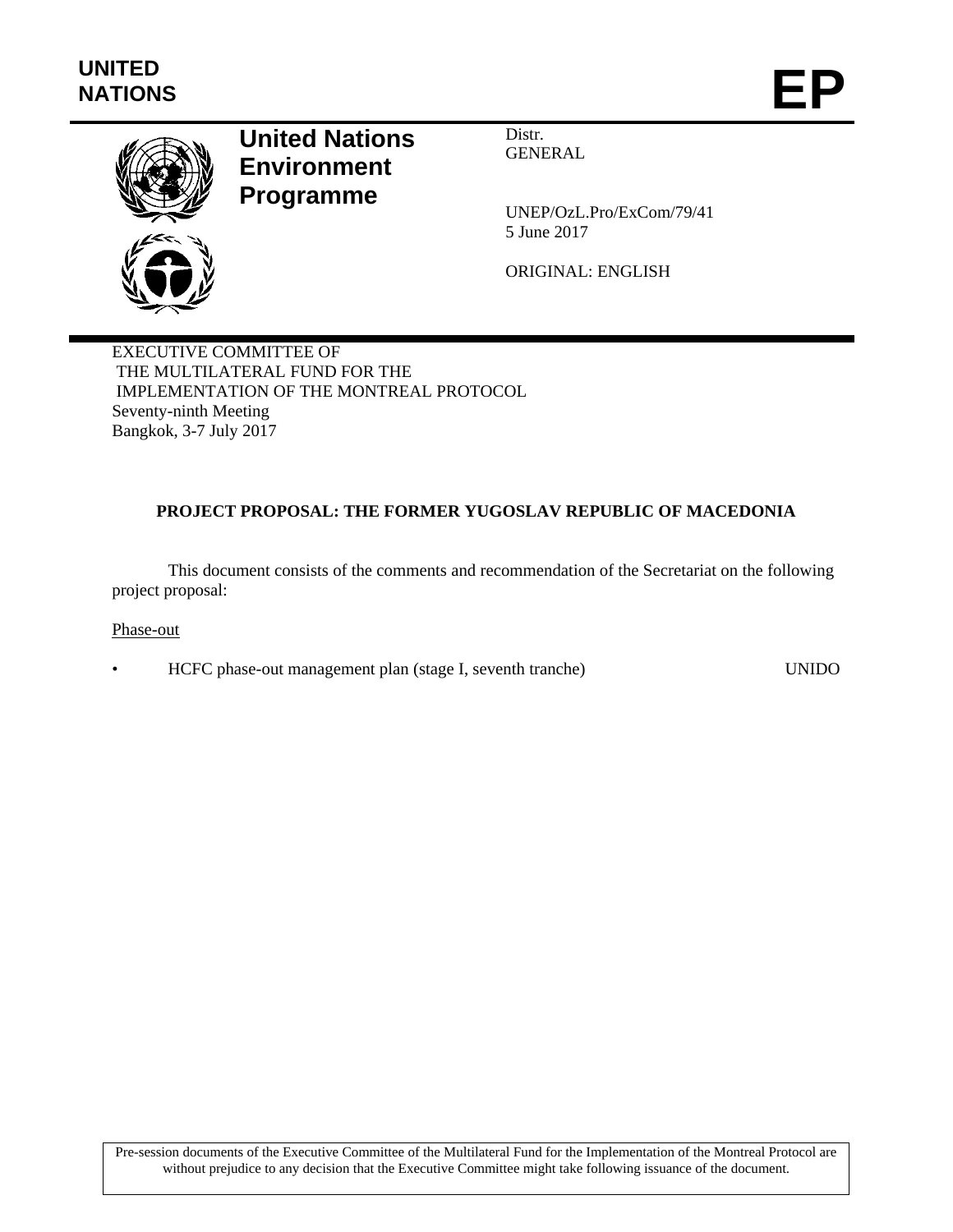# **PROJECT EVALUATION SHEET – MULTI-YEAR PROJECTS**

#### **The former Yugoslav Republic of Macedonia**

| (I) PROJECT TITLE                                                                  |              |                  |         | <b>AGENCY</b>              |                     |                  |               |                  | <b>MEETING APPROVED</b> |                                 |                                                      |                  | <b>CONTROL MEASURE</b> |                |                             |              |
|------------------------------------------------------------------------------------|--------------|------------------|---------|----------------------------|---------------------|------------------|---------------|------------------|-------------------------|---------------------------------|------------------------------------------------------|------------------|------------------------|----------------|-----------------------------|--------------|
| HCFC phase out plan (Stage I)                                                      |              |                  |         |                            | <b>UNIDO</b> (lead) |                  |               |                  | 60th                    |                                 |                                                      |                  | 35% by 2020            |                |                             |              |
|                                                                                    |              |                  |         |                            |                     |                  |               |                  |                         |                                 |                                                      |                  |                        |                |                             |              |
| (II) LATEST ARTICLE 7 DATA (Annex C Group I)                                       |              |                  |         |                            |                     |                  |               |                  | Year: 2016              |                                 |                                                      |                  | 0.27 (ODP tonnes)      |                |                             |              |
|                                                                                    |              |                  |         |                            |                     |                  |               |                  |                         |                                 |                                                      |                  |                        |                |                             |              |
| (III) LATEST COUNTRY PROGRAMME SECTORAL DATA (ODP tonnes)                          |              |                  |         |                            |                     |                  |               |                  |                         |                                 |                                                      |                  | <b>Year: 2016</b>      |                |                             |              |
| Chemical                                                                           |              |                  | Aerosol | Foam                       |                     | Fire<br>fighting |               |                  | Refrigeration           |                                 | Solvent                                              | Process<br>agent | Lab<br>use             |                | Total sector<br>consumption |              |
|                                                                                    |              |                  |         |                            |                     |                  | Manufacturing |                  |                         | Servicing                       |                                                      |                  |                        |                |                             |              |
| HCFC-22                                                                            |              |                  |         |                            |                     |                  |               |                  | 0.27                    |                                 |                                                      |                  |                        |                | 0.27                        |              |
|                                                                                    |              |                  |         |                            |                     |                  |               |                  |                         |                                 |                                                      |                  |                        |                |                             |              |
| (IV) CONSUMPTION DATA (ODP tonnes)                                                 |              |                  |         |                            |                     |                  |               |                  |                         |                                 |                                                      |                  |                        |                |                             |              |
| 2009 - 2010 baseline:<br>1.8<br>Starting point for sustained aggregate reductions: |              |                  |         |                            |                     |                  |               |                  | 3.35                    |                                 |                                                      |                  |                        |                |                             |              |
|                                                                                    |              |                  |         |                            |                     |                  |               |                  |                         |                                 | <b>CONSUMPTION ELIGIBLE FOR FUNDING (ODP tonnes)</b> |                  |                        |                |                             |              |
| 2.18<br>Remaining:<br>Already approved:                                            |              |                  |         |                            |                     |                  |               |                  |                         | 1.17                            |                                                      |                  |                        |                |                             |              |
|                                                                                    |              |                  |         |                            |                     |                  |               |                  |                         |                                 |                                                      |                  |                        |                |                             |              |
| (V) BUSINESS PLAN                                                                  |              |                  |         |                            |                     |                  | 2017          | 2018<br>2019     |                         |                                 | 2020<br>0.14                                         |                  | <b>Total</b>           |                |                             |              |
| <b>UNIDO</b>                                                                       |              |                  |         | ODS phase-out (ODP tonnes) |                     |                  |               |                  |                         | 0.39<br>0.00<br>228,975<br>0.00 |                                                      |                  | 0.28                   |                |                             | 0.81         |
| Funding (US \$)                                                                    |              |                  |         |                            |                     |                  |               |                  |                         |                                 |                                                      |                  | 161,250                |                | 80.625                      | 470,850      |
| (VI) PROJECT DATA                                                                  |              |                  | 2010    |                            | 2011                | 2012             | 2013          |                  | 2014                    | 2015                            | 2016                                                 | 2017             | 2018                   | 2019           | 2020                        | <b>Total</b> |
| <b>Montreal Protocol</b><br>consumption limits*                                    |              |                  |         | n/a                        | n/a                 | n/a              | 1.80          |                  | 1.80                    | 1.62                            | 1.62                                                 | 1.62             | 1.62                   | 1.62           | 1.17                        | n/a          |
| Maximum allowable<br>consumption (ODP tonnes)                                      |              |                  | n/a     | n/a                        | n/a                 | 1.80             |               | 1.80             | 1.62                    | 1.53                            | 1.44                                                 | 1.35             | 1.26                   | 1.17           | n/a                         |              |
| Agreed<br>funding<br>(US \$)                                                       | <b>UNIDO</b> | Project<br>costs | 15,000  |                            | 107,000             | 294,955          | 148,000       |                  | 82,000                  | 82,000                          | 82,000                                               | 131,000          | 75,000                 | 75,000         | 75,000                      | 1,166,955    |
|                                                                                    |              | Support<br>costs | 1,125   |                            | 8,025               | 22,122           | 11,100        |                  | 6,150                   | 6,150                           | 6,150                                                | 9,825            | 5,625                  | 5,625          | 5,625                       | 87,522       |
| Funds approved<br>by ExCom (US \$)                                                 |              | Project<br>costs | 15,000  |                            | 107,000             | 294,955          | 148,000       |                  | 82,000                  | 82,000                          | $\overline{0}$                                       | $\Omega$         | $\overline{0}$         | $\overline{0}$ | $\overline{0}$              | 728,955      |
|                                                                                    |              | Support<br>costs | 1,125   |                            | 8,025               | 22,122           | 11,100        |                  | 6,150                   | 6,150                           | $\overline{0}$                                       | $\Omega$         | $\overline{0}$         | $\Omega$       | $\overline{0}$              | 54,672       |
| Total funds<br>requested for                                                       |              | Project<br>costs |         | $\mathbf{0}$               | $\Omega$            | $\overline{0}$   |               | $\overline{0}$   | $\mathbf{0}$            | $\mathbf{0}$                    |                                                      | 82,000**         | $\mathbf{0}$           | $\overline{0}$ | $\mathbf{0}$                | 82,000       |
| approval at this<br>meeting (US \$)                                                |              | Support<br>costs |         | $\boldsymbol{0}$           | $\boldsymbol{0}$    | $\mathbf{0}$     |               | $\boldsymbol{0}$ | $\Omega$                | $\boldsymbol{0}$                |                                                      | $6,150**$        | $\boldsymbol{0}$       | $\mathbf{0}$   | $\boldsymbol{0}$            | 6,150        |

 $*A$  corrigendum was issued for the  $67<sup>th</sup>$  meeting report to reflect the country's actual consumption

\*\*The seventh tranche should have been submitted in 2016

Secretariat's recommendation: **For blanket approval**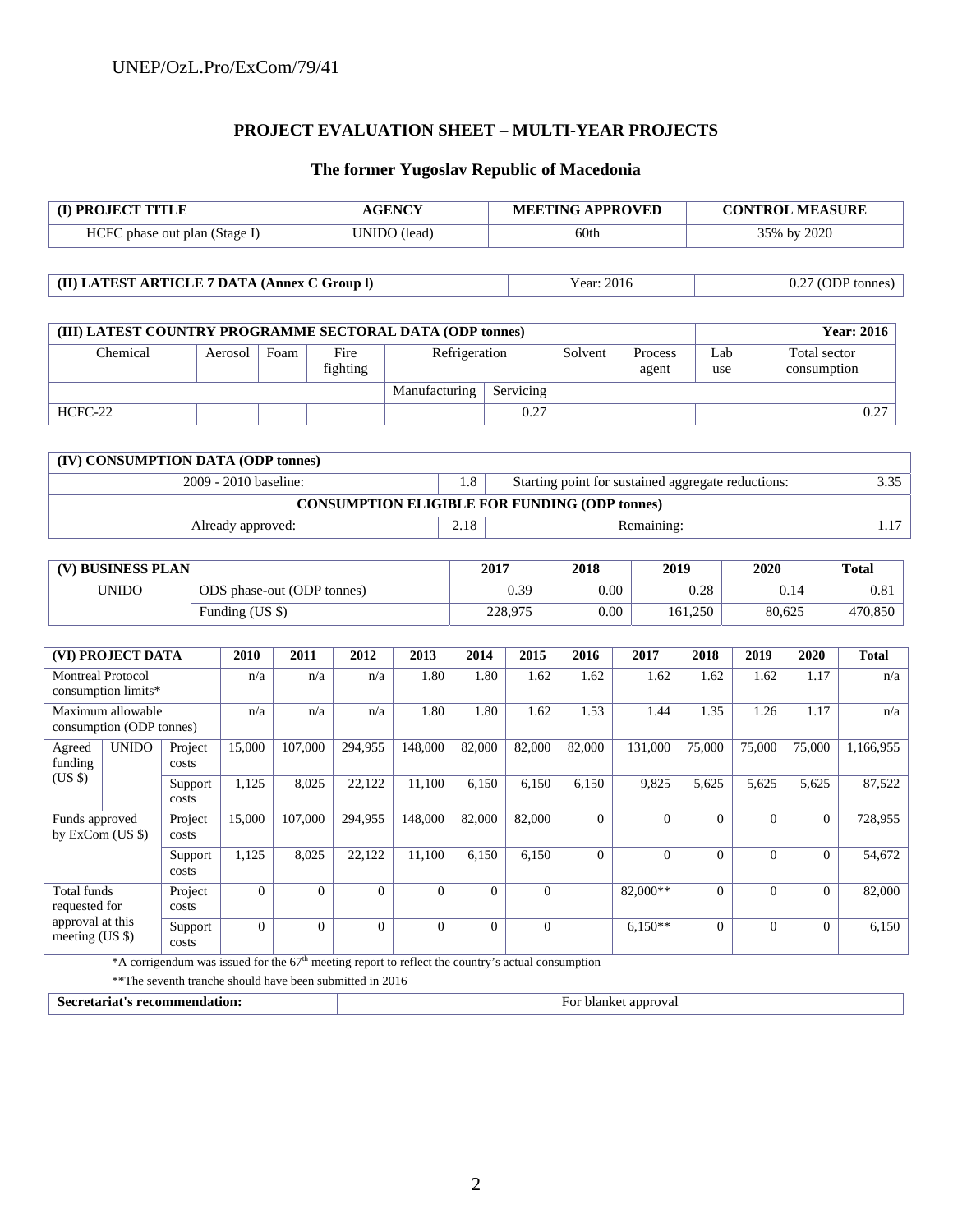### **PROJECT DESCRIPTION**

1. On behalf of the Government of the former Yugoslav Republic of Macedonia, UNIDO as the designated implementing agency, has submitted to the  $79<sup>th</sup>$  meeting a request for funding for the seventh tranche of stage I of the HCFC phase-out management plan (HPMP), at the amount of US \$82,000, plus agency support costs of US  $$6,150$ .<sup>1</sup> The submission includes a progress report on the implementation of the sixth tranche, the verification report on HCFC consumption in 2015 and 2016, and the tranche implementation plan for 2017 to 2018. Institutional strengthening (IS) is a component of stage I of the HPMP.

#### Report on HCFC consumption

#### *HCFC consumption*

2. The Government of the former Yugoslav Republic of Macedonia reported a consumption of 0.27 ODP tonnes of HCFC in 2016. The 2012-2016 HCFC consumption is shown in Table 1.

| uata)                                     |       |       |       |          |      |                 |  |  |  |
|-------------------------------------------|-------|-------|-------|----------|------|-----------------|--|--|--|
| <b>HCFC</b>                               | 2012  | 2013  | 2014  | 2015     | 2016 | <b>Baseline</b> |  |  |  |
| <b>Metric tonnes</b>                      |       |       |       |          |      |                 |  |  |  |
| $HCFC-22$                                 | 13.46 | 13.06 | 10.44 | 3.36     | 4.92 | 32.78           |  |  |  |
| HCFC-141b in imported pre-blended polyols | 14.60 | 0     |       | $\Omega$ |      | $14.1*$         |  |  |  |
| Total (metric tonnes)                     | 28.06 | 13.06 | 10.44 | 3.36     | 4.92 | 46.88           |  |  |  |
| <b>ODP</b> tonnes                         |       |       |       |          |      |                 |  |  |  |
| HCFC-22                                   | 0.74  | 0.72  | 0.57  | 0.18     | 0.27 | 1.8             |  |  |  |
| HCFC-141b in imported pre-blended polyols | 1.61  | 0     |       | $\Omega$ |      | $1.55*$         |  |  |  |
| <b>Total (ODP tonnes)</b>                 | 2.35  | 0.72  | 0.57  | 0.18     | 0.27 | 3.35            |  |  |  |

**Table 1. HCFC consumption in the former Yugoslav Republic of Macedonia (2012-2016 Article 7 data)** 

\*Average consumption between 2007 and 2009

3. The HCFC consumption in 2016 (0.27 ODP tonnes) was 85 and 82 per cent lower than the baseline for compliance (1.8 ODP tonnes) and the maximum allowable consumption in the Agreement with the Executive Committee in 2016 (1.53 ODP tonnes), respectively. The decrease in consumption is due to a combination of the environmental tax (US  $$1.13/kg$ )<sup>2</sup> on the import of HCFCs, the regulatory measures that have been put in place, including those related to recovery and recycling (R&R) and rules to prevent and minimize refrigerant emissions during servicing, and the implementation of activities in the refrigeration servicing sector. A slight increase in 2016 is attributed to a higher demand for HCFC-22.

#### *Verification report*

 $\overline{a}$ 

4. The verification report confirmed that the Government is implementing a licensing and quota system for HCFC imports and exports and that the total consumption of HCFCs was 0.18 ODP tonnes and 0.27 ODP tonnes in 2015 and 2016, respectively. The verification concluded that the former Yugoslav Republic of Macedonia has all necessary legislation in place, the training programme for service technicians is well organised and the R&R scheme is functioning well.

<sup>&</sup>lt;sup>1</sup> As per the letter of 5 May 2017 from the Ministry of Environment and Physical Planning of the former Yugoslav Republic of Macedonia to UNIDO.

<sup>&</sup>lt;sup>2</sup> The charge is 62 Macedonian Denar per kilogramme (kg), converted to U.S. dollars on 25 May 2017.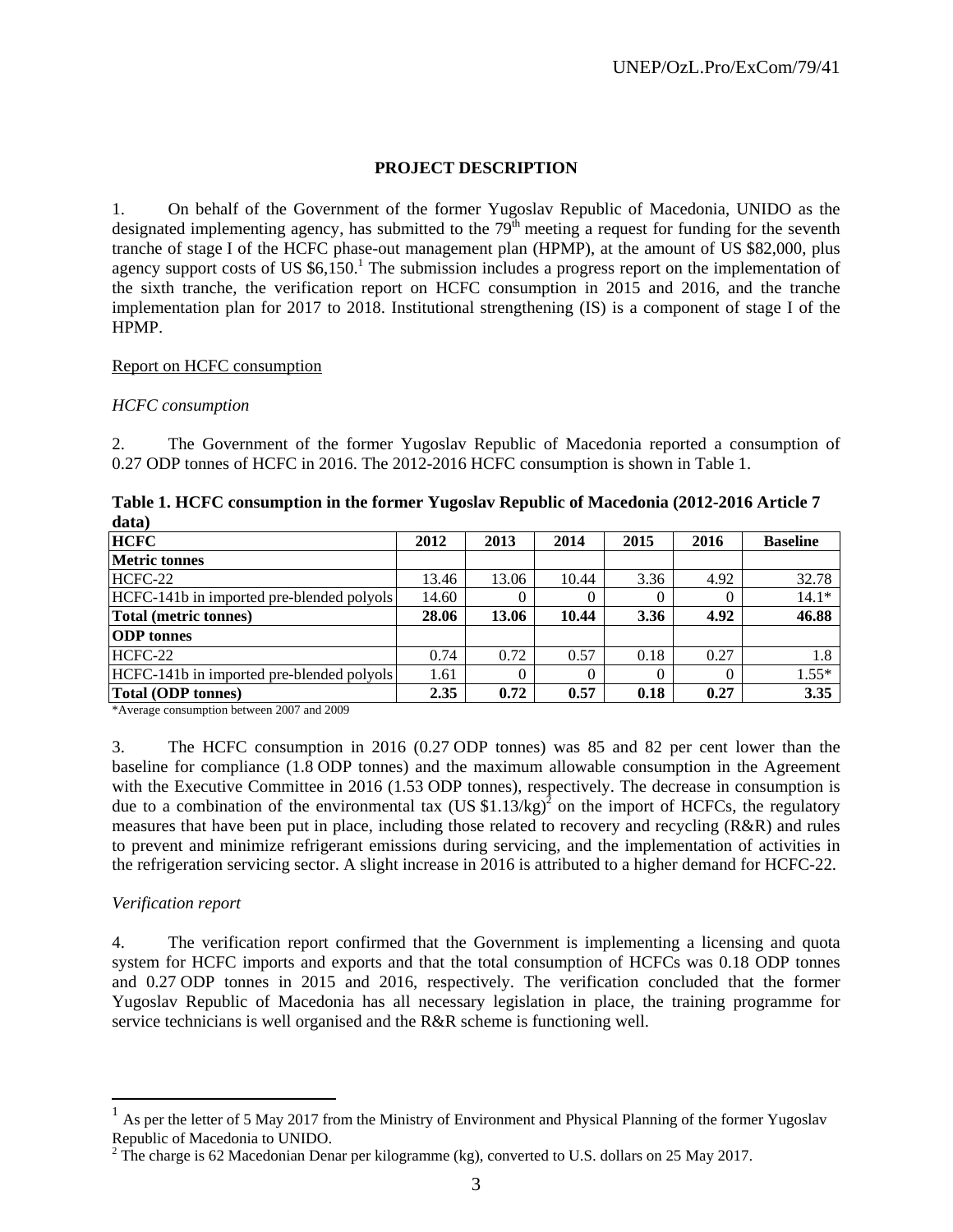# *Country programme (CP) implementation report*

5. The Government of the former Yugoslav Republic of Macedonia reported HCFC sector consumption data under the 2016 CP implementation report that is consistent with the data reported under Article 7 of the Montreal Protocol.

## Progress report on the implementation of the sixth tranche of the HPMP

## *Legal framework*

6. The following regulatory measures have been implemented: environmental tax for import of HCFC-22 was established in 2011; the import and export of HCFC-based equipment was banned in 2012; the order prohibiting trade of refrigerants in non-refillable containers entered into force on 1 January 2015; and the amendment to the Law on Environment establishing licensing for entities handling refrigeration and air-conditioning (RAC) equipment per category entered into force on 1 January 2017.

7. In addition, rulebooks were developed on: reporting import and export of ODS; the manner of ODSs R&R; reporting on types and quantities of the R&R refrigerants; format and content of training programme for handling, servicing, R&R of refrigerants and/or equipment containing refrigerants; and on the format of the certificate for completion of training for management of refrigerants and RAC equipment, which is one of the conditions to obtain a license for refrigerants management.

## *Manufacturing sector*

8. Two foam enterprises (Koper-Negotino and Zlatna Raka) converted to methyl formate (MF) phasing out 1.35 ODP tonnes of HCFC-141b contained in imported pre-blended polyols prior to the implementation of the sixth tranche. Two other enterprises (Sileks AD Co. and Frigoteknika) are in the process of completing their conversion to MF by 31 December 2018 phasing out an additional 0.39 ODP tonnes of HCFC-141b contained in imported pre-blended polyols.

## *Refrigeration servicing sector*

9. The following activities were implemented: workshops were organized for 172 service technicians and 120 equipment owners and environmental inspectors covering, *inter alia*, log-booking and equipment management and labelling; six identifiers and ten leak-detectors were delivered to environmental inspectors; 136 additional refrigeration technicians were trained on *inter alia* ODS legislation, R&R, management of the equipment containing three and more kg of refrigerant and alternative refrigerants with the total number trained under stage I reaching 469. The amount of R&R refrigerants reached 35,464.8 kg in 2016 (compared to 26,038.8 kg in 2015), with the most common refrigerants (HCFC-22, HFC-134A, R-404A, R-407C, and R-410A) accounting for almost all of this quantity (small amounts of CFC-12, R-403B, R-502 and R-507 were also recovered).

## *Project implementation and monitoring unit (PMU) and IS*

10. The mandatory log-booking under IS was implemented: the electronic database for equipment containing three and more kg of refrigerant was upgraded to include information on subsectors of usage of equipment, geographic location of equipment and status of recording or labelling; 402 units of commercial, industrial and residential RAC equipment were recorded in the database; the national ozone unit (NOU) visited 33 equipment, owners in order to assist with equipment recording and labelling; and online help desk was established for log-books and equipment labelling. The NOU also implemented a public awareness programme and participated in a number of meetings and workshops abroad.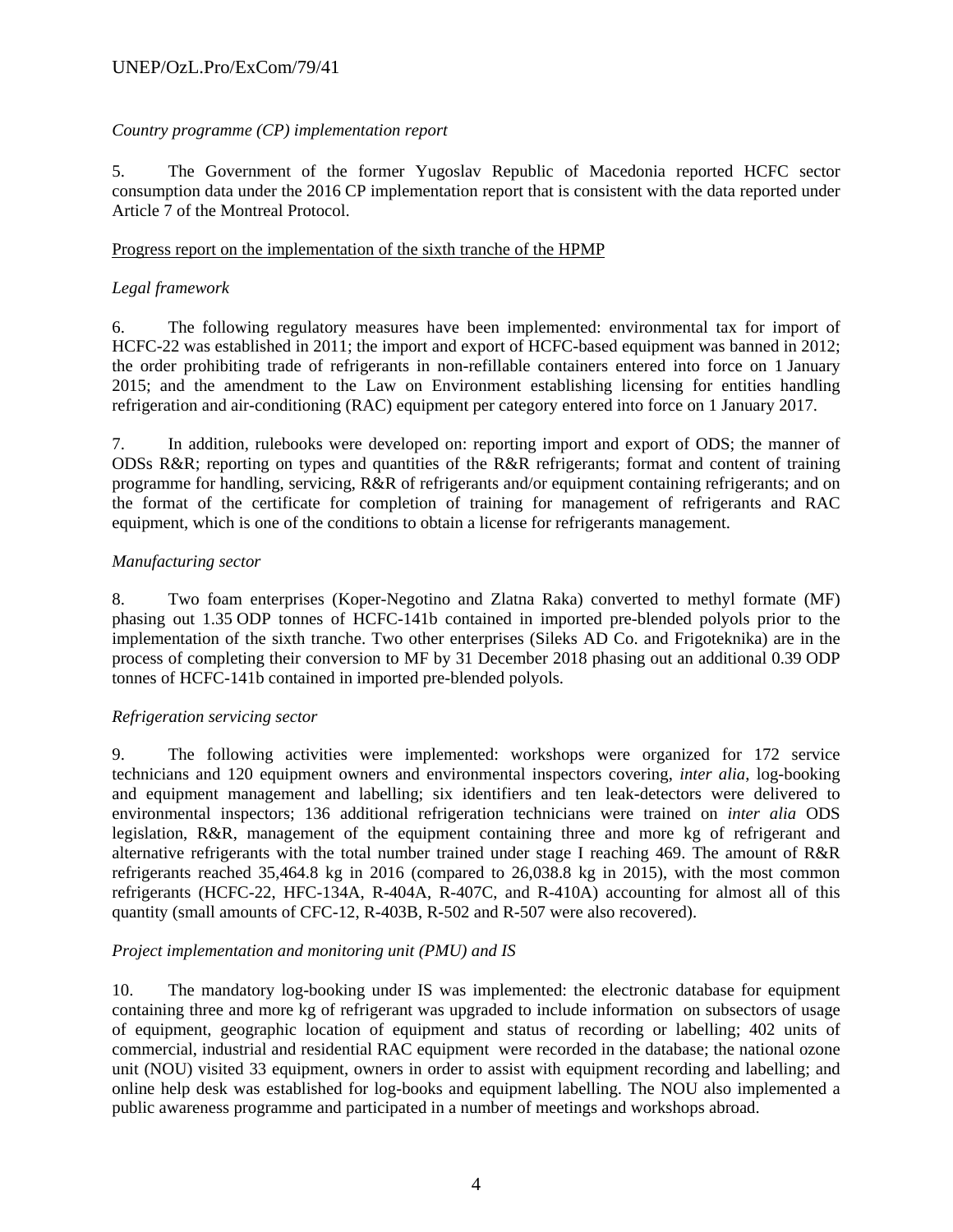## Level of fund disbursement

11. As of May 2017, of the US \$728,955 so far approved, US \$613,891 had been disbursed (Table 2). The balance of US \$115,064 will be disbursed during the seventh tranche.

#### **Table 2. Financial report of stage I of the HPMP for the former Yugoslav Republic of Macedonia (US \$)**

|                           |          | <b>First-fifth tranche</b> |          | <b>Sixth tranche</b> | Total    |                  |  |
|---------------------------|----------|----------------------------|----------|----------------------|----------|------------------|--|
| <b>Agency</b>             | Approved | <b>Disbursed</b>           | Approved | <b>Disbursed</b>     | Approved | <b>Disbursed</b> |  |
| <b>UNIDO</b>              | 646.955  | 592.576                    | 82,000   | 21,315               | 728,955  | 613.891          |  |
| Disbursement rate $(\% )$ |          | 91.6                       |          | 26.0                 |          | 84.2             |  |

Implementation plan for the seventh tranche of the HPMP

12. During the seventh funding tranche, the following activities will be undertaken:

- (a) Completion of foam enterprises conversion (funding from the previous tranches);
- (b) Technicians training on good service practice, including safety aspects related to alternatives (US \$10,000);
- (c) Activities related to IS: legislation amendments (adoption of additional rulebooks, including one on types of categories of licenses for management of refrigerants and/or products containing refrigerants, and another on the manner of refrigerants R&R, harmonized with European Union regulations), further strengthening of licensing system for technicians (including establishment of the register of licences and commissions for exam preparation and performance), equipment recording and labelling control and log-books management, monitoring of the R&R scheme, and public awareness (US \$65,000 ); and
- (d) Monitoring and verification (US \$7,000).

# **SECRETARIAT'S COMMENTS AND RECOMMENDATION**

## **COMMENTS**

## Verification report

13. In reviewing the verification report, the Secretariat noted that the two importers stored 4.1 metric tonnes of HCFC-22 from 2015 and 2016 import and enquired the reasons for such storage, and whether the importers already applied for HCFC-22 import permits in 2017. UNIDO indicated that at the moment there was no application for import of HCFC-22 in 2017, and the likely reason for the storage is for future sales.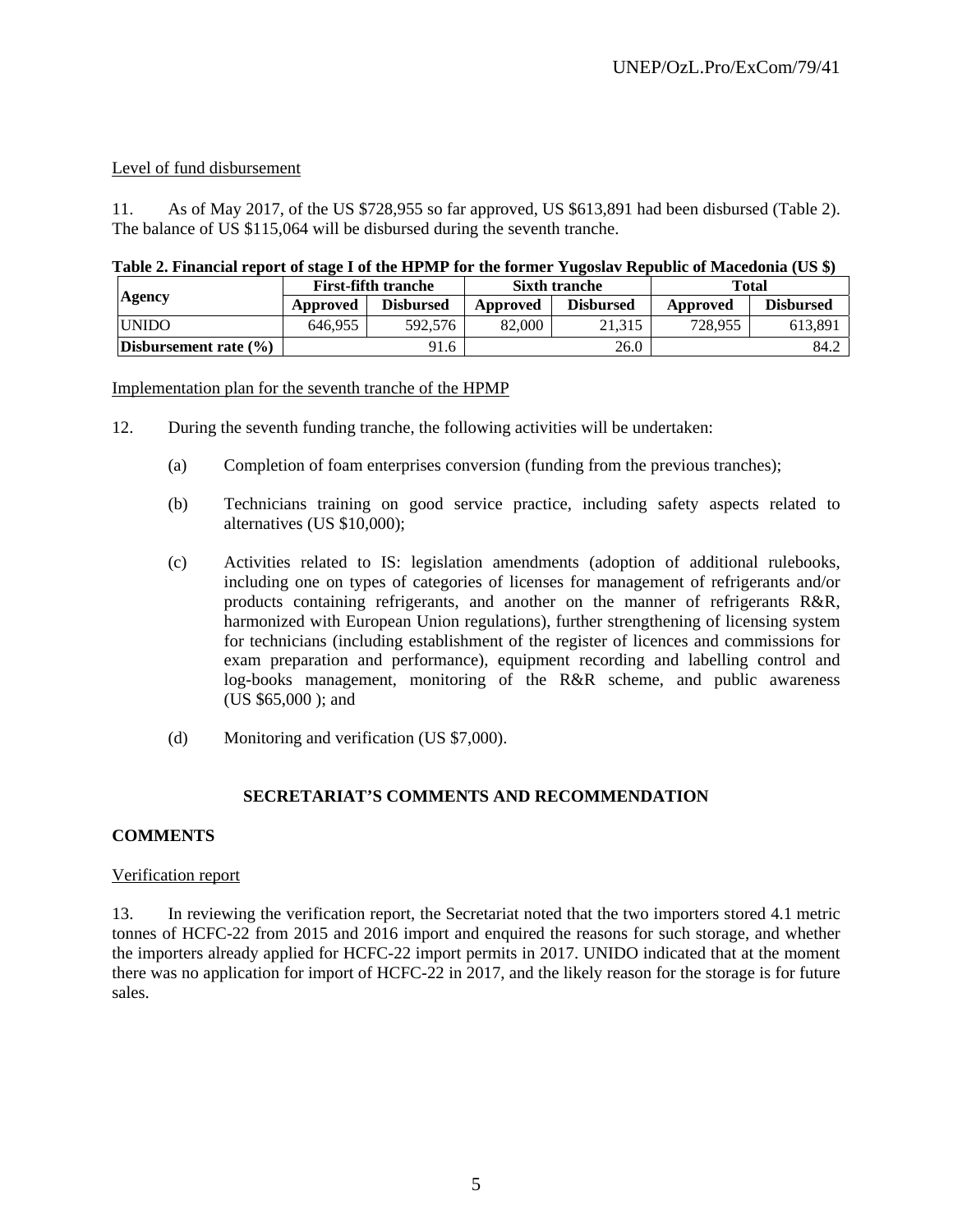# UNEP/OzL.Pro/ExCom/79/41

## Progress report on the implementation of the sixth tranche of the HPMP

### *Legal framework*

## 14. The HCFC import quota for 2017 has been established at 1.35 ODP tonnes.<sup>3</sup>

#### *Manufacturing sector*

15. . UNIDO clarified that the conversion at Sileks AD Co., was not completed in 2016 as planned due to a change in ownership; however it will be completed by December 2018. In the case of Frigoteknika, the enterprise is relocating to a newly-built facility; the equipment required for the conversion of the foam production line will be installed immediately after completion of the construction, with the conversion expected to be completed by December 2018. The ban on the use of HCFC-141b contained in imported pre-blended polyols will be introduced immediately after completion of the conversions (expected by December 2018).

#### *Refrigeration servicing sector*

16. The Secretariat noted the continued effective implementation of the R&R scheme, and that the rulebook on the manner of ODSs R&R contains requirements related to special premises for temporary storage of ODS waste. UNIDO informed that enterprises are required to report on generated waste on an annual basis (e.g., the waste quantity generated in 2016 was 964.4 kg) but an estimate on the ODS waste collected in the country has not yet been conducted. UNIDO further indicated that the country had no experience in disposal of ODS waste, but the experience gained through activities for persistent organic pollutant waste disposal could be used as a starting point to develop future action on ODS waste management, including developing an ODSs waste national inventory.

#### *IS*

17. The Secretariat noted the progress in implementing the mandatory logbooks, including the recording in the database of 402 pieces of equipment containing three and more kg of refrigerant. The Secretariat enquired whether the database could easily be updated as new refrigerants enter the market. UNIDO informed that the database is upgraded with HFCs and other alternatives to HCFC-22. The recent upgrade to the database included fields for sectors and sub-sectors, geographic location and status of equipment in terms of recording or labelling. This data will support the NOU in planning activities, in particular distribution of refrigeration equipment throughout the country.

#### Conclusion

 $\overline{a}$ 

18. The implementation of the sixth tranche despite a slight delay in the manufacturing sector progressed well. The country's 2015 and 2016 consumption is well below the Montreal Protocol control targets and the maximum allowable consumption under its Agreement with the Executive Committee. The licensing and quota system is functioning. The amount of R&R refrigerants increased by 36 per cent between 2015 and 2016, and technicians training is successfully implemented. The log-booking has been further strengthened with 402 pieces of RAC equipment recorded. The conversion at the two remaining foam enterprises, planned in 2016, is expected to be completed during the seventh tranche. The level of disbursement is at 84.2 per cent. The activities so far implemented and those planned under the seventh tranche will continue to help the country meet its compliance obligations under the Protocol.

 $3$  In line with decision 63/17, a confirmation has been received from the Government that an enforceable national system of licensing and quotas for HCFC imports and exports is in place and that the system is capable of ensuring compliance with the Montreal Protocol.